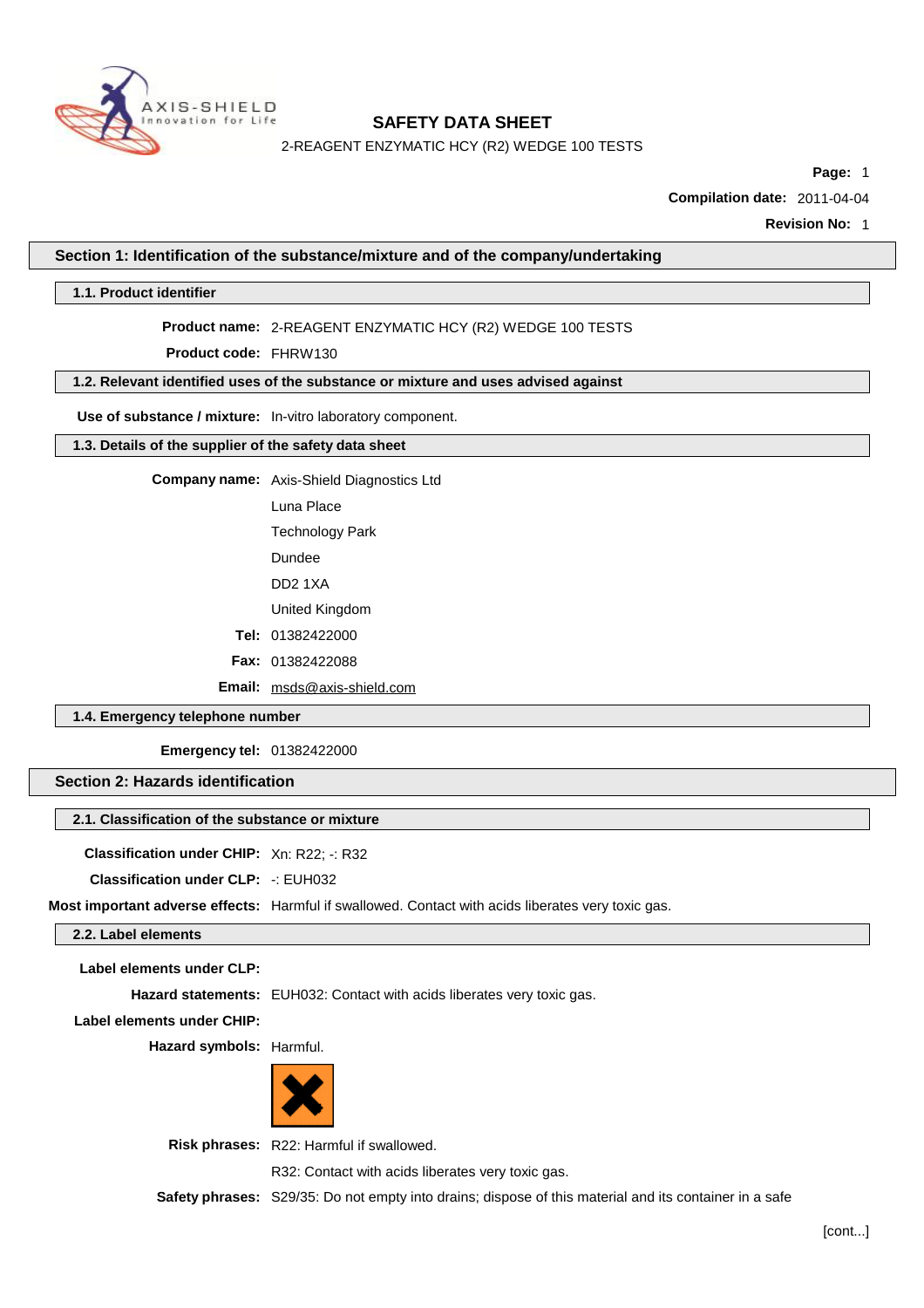### 2-REAGENT ENZYMATIC HCY (R2) WEDGE 100 TESTS

**Page:** 2

way.

S36/37/39: Wear suitable protective clothing, gloves and eye / face protection.

S46: If swallowed, seek medical advice immediately and show this container or label.

#### **2.3. Other hazards**

**PBT:** This substance is not identified as a PBT substance.

#### **Section 3: Composition/information on ingredients**

**3.2. Mixtures**

#### **Hazardous ingredients:**

SODIUM AZIDE

| <b>EINECS</b> | CAS        | <b>CHIP Classification</b> | <b>CLP Classification</b>                                                           | Percent |
|---------------|------------|----------------------------|-------------------------------------------------------------------------------------|---------|
| 247-852-1     | 26628-22-8 | T+: R28: -: R32: N: R50/53 | Acute Tox. 2: H300; Aquatic Acute 1:<br>H400; Aquatic Chronic 1: H410; -:<br>EUH032 | $1\%$   |

### **Section 4: First aid measures**

#### **4.1. Description of first aid measures**

**Skin contact:** Wash immediately with plenty of soap and water.

**Eye contact:** Bathe the eye with running water for 15 minutes.

- **Ingestion:** Wash out mouth with water. Do not induce vomiting. If conscious, give half a litre of water to drink immediately. Transfer to hospital as soon as possible.
- **Inhalation:** Remove casualty from exposure ensuring one's own safety whilst doing so. Consult a doctor.

#### **4.2. Most important symptoms and effects, both acute and delayed**

**Skin contact:** There may be mild irritation at the site of contact.

**Eye contact:** There may be irritation and redness.

**Ingestion:** There may be soreness and redness of the mouth and throat. There may be difficulty swallowing. Nausea and stomach pain may occur. There may be vomiting.

**Inhalation:** Absorption through the lungs can occur causing symptoms similar to those of ingestion.

**Delayed / immediate effects:** Immediate effects can be expected after short-term exposure.

**4.3. Indication of any immediate medical attention and special treatment needed**

**Immediate / special treatment:** Not applicable.

**Section 5: Fire-fighting measures**

**5.1. Extinguishing media**

**Extinguishing media:** Suitable extinguishing media for the surrounding fire should be used. Use water spray

to cool containers.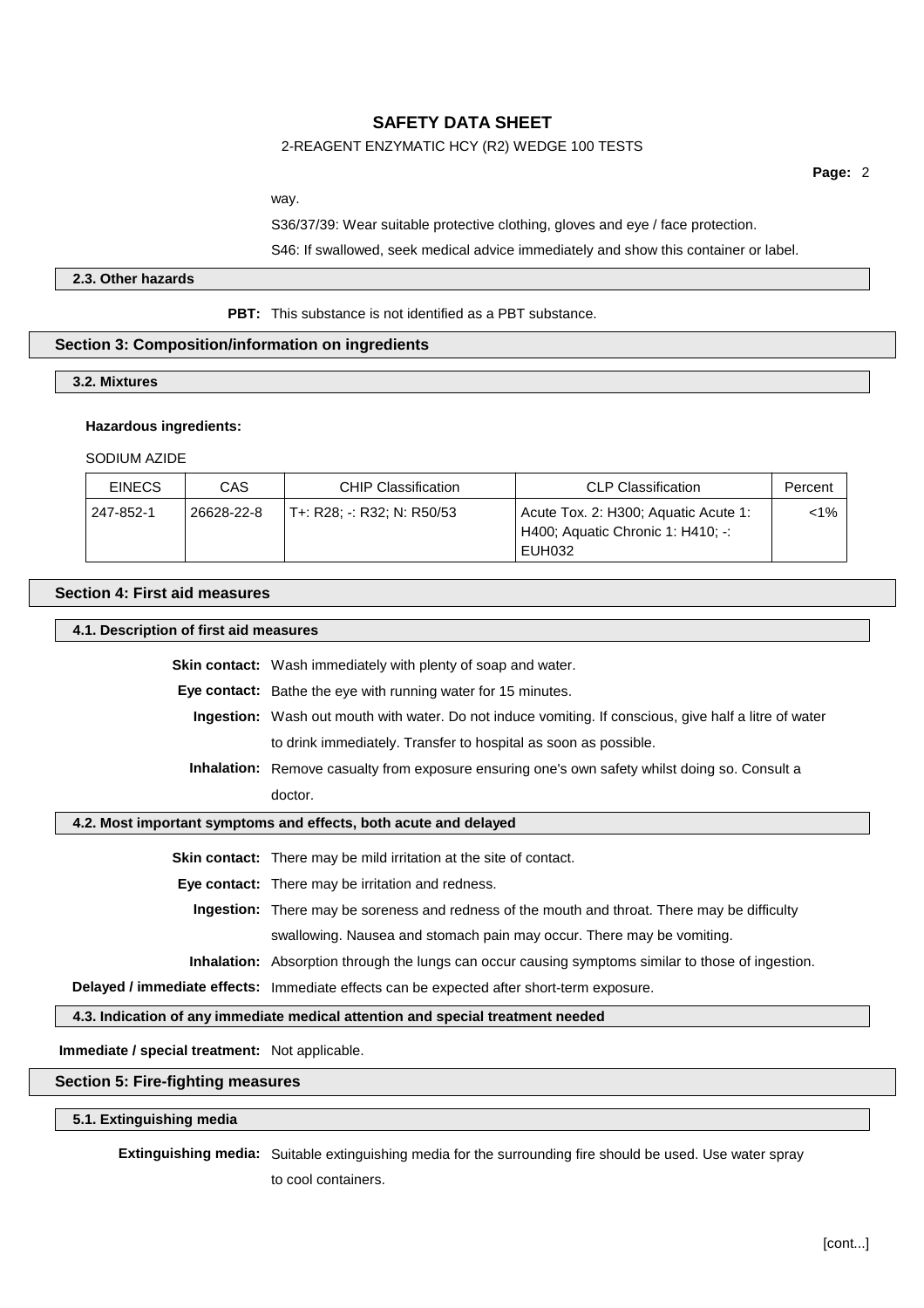## 2-REAGENT ENZYMATIC HCY (R2) WEDGE 100 TESTS

### **5.2. Special hazards arising from the substance or mixture**

**Exposure hazards:** In combustion emits toxic fumes.

#### **5.3. Advice for fire-fighters**

**Advice for fire-fighters:** Wear self-contained breathing apparatus. Wear protective clothing to prevent contact with skin and eyes.

### **Section 6: Accidental release measures**

### **6.1. Personal precautions, protective equipment and emergency procedures**

**Personal precautions:** Refer to section 8 of SDS for personal protection details. Mark out the contaminated area with signs and prevent access to unauthorised personnel. Turn leaking containers leak-side up to prevent the escape of liquid.

#### **6.2. Environmental precautions**

**Environmental precautions:** Do not discharge into drains or rivers. Contain the spillage using bunding.

## **6.3. Methods and material for containment and cleaning up**

**Clean-up procedures:** Absorb into dry earth or sand. Transfer to a closable, labelled salvage container for

disposal by an appropriate method.

#### **6.4. Reference to other sections**

**Reference to other sections:** Refer to section 8 of SDS.

#### **Section 7: Handling and storage**

#### **7.1. Precautions for safe handling**

**Handling requirements:** Avoid the formation or spread of mists in the air. Avoid direct contact with the substance.

### **7.2. Conditions for safe storage, including any incompatibilities**

**Storage conditions:** 2-8°C. Keep container tightly closed.

**Suitable packaging:** Must only be kept in original packaging.

### **7.3. Specific end use(s)**

**Specific end use(s):** No data available.

### **Section 8: Exposure controls/personal protection**

# **8.1. Control parameters**

**Hazardous ingredients:**

**SODIUM AZIDE**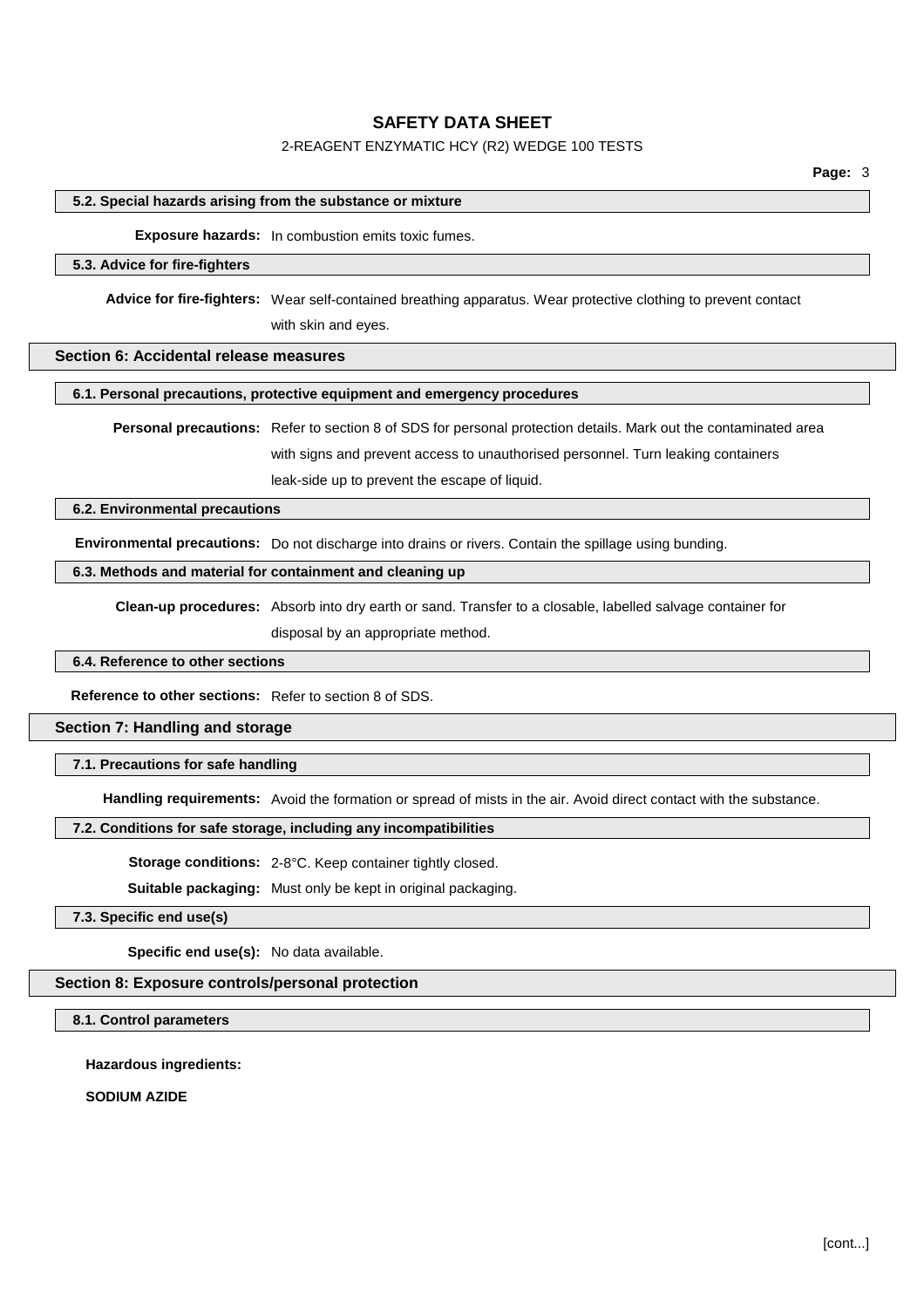# 2-REAGENT ENZYMATIC HCY (R2) WEDGE 100 TESTS

**Page:** 4

| Workplace exposure limits: |                      | <b>Respirable dust</b> |            |              |
|----------------------------|----------------------|------------------------|------------|--------------|
| <b>State</b>               | 8 hour TWA           | 15 min. STEL           | 8 hour TWA | 15 min. STEL |
| UK                         | $0.1 \text{ mg/m}$ 3 | $0.3 \text{ mg/m}$ 3   |            |              |
| 8.2. Exposure controls     |                      |                        |            |              |

**Engineering measures:** Not applicable.

| Respiratory protection: Respiratory protection not required. |  |
|--------------------------------------------------------------|--|
|--------------------------------------------------------------|--|

**Hand protection:** Protective gloves.

**Eye protection:** Safety glasses. Ensure eye bath is to hand.

**Skin protection:** Protective clothing.

**Environmental:** No special requirement.

# **Section 9: Physical and chemical properties**

### **9.1. Information on basic physical and chemical properties**

**State:** Liquid

**Colour:** Pale yellow

**Odour:** Odourless

**Relative density:** 1.045

**9.2. Other information**

**Other information:** Not applicable.

# **Section 10: Stability and reactivity**

**10.1. Reactivity**

**Reactivity:** Stable under recommended transport or storage conditions.

**10.2. Chemical stability**

**Chemical stability:** Stable under normal conditions.

# **10.3. Possibility of hazardous reactions**

**Hazardous reactions:** Hazardous reactions will not occur under normal transport or storage conditions.

Decomposition may occur on exposure to conditions or materials listed below.

# **10.4. Conditions to avoid**

**Conditions to avoid:** Heat.

**10.5. Incompatible materials**

**Materials to avoid:** Strong oxidising agents. Strong acids.

# **10.6. Hazardous decomposition products**

**Haz. decomp. products:** In combustion emits toxic fumes.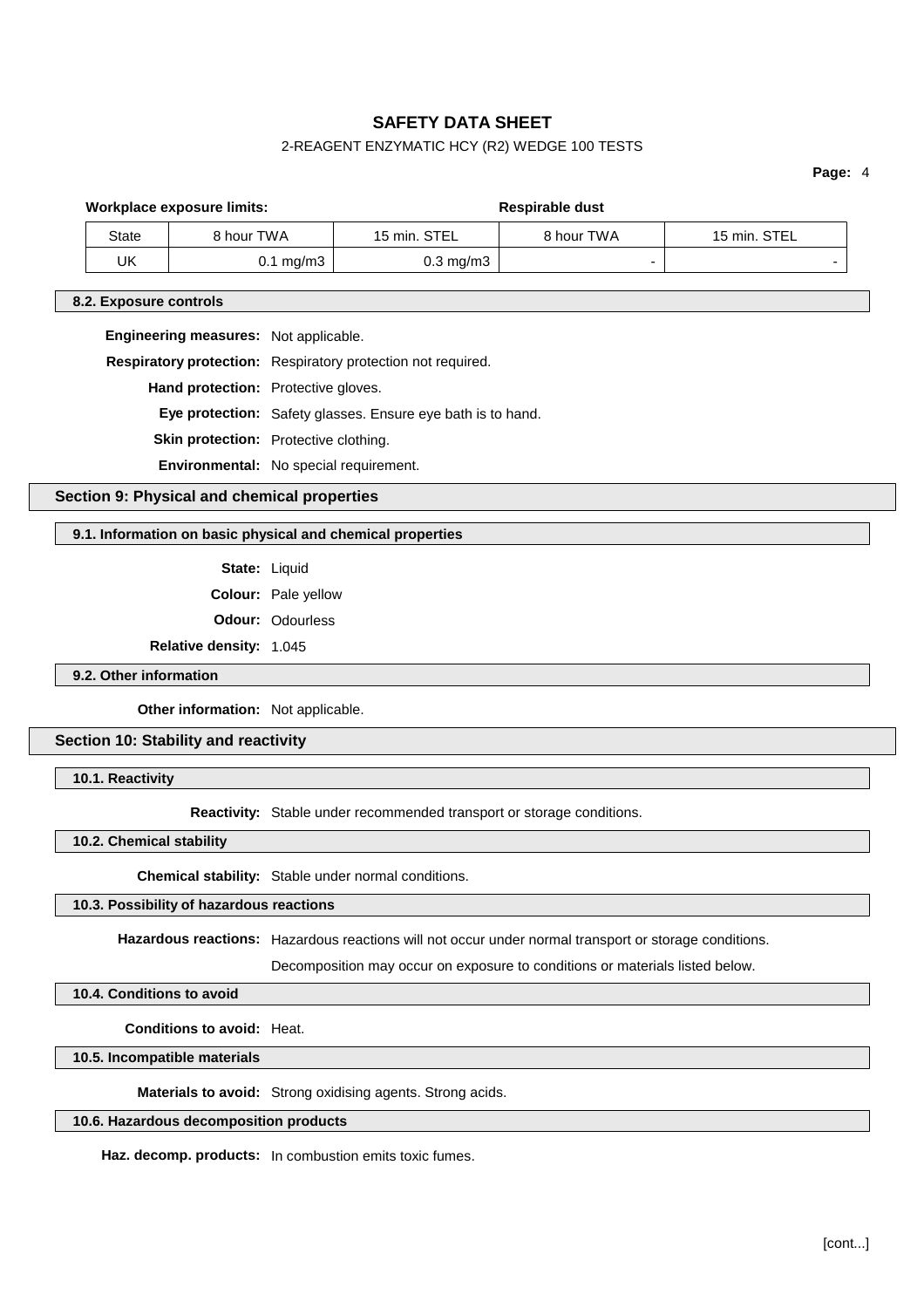# 2-REAGENT ENZYMATIC HCY (R2) WEDGE 100 TESTS

**Page:** 5

# **Section 11: Toxicological information**

# **11.1. Information on toxicological effects**

### **Relevant effects for mixture:**

| Effect                      | १oute      | Basis                    |
|-----------------------------|------------|--------------------------|
| 'harmful)<br>Acute toxicity | <b>ING</b> | calculated<br>Hazardous: |

**Symptoms / routes of exposure**

|                                           | <b>Skin contact:</b> There may be mild irritation at the site of contact.                                 |  |
|-------------------------------------------|-----------------------------------------------------------------------------------------------------------|--|
|                                           | <b>Eye contact:</b> There may be irritation and redness.                                                  |  |
|                                           | <b>Ingestion:</b> There may be soreness and redness of the mouth and throat. There may be difficulty      |  |
|                                           | swallowing. Nausea and stomach pain may occur. There may be vomiting.                                     |  |
|                                           | <b>Inhalation:</b> Absorption through the lungs can occur causing symptoms similar to those of ingestion. |  |
|                                           | Delayed / immediate effects: Immediate effects can be expected after short-term exposure.                 |  |
| <b>Other information:</b> Not applicable. |                                                                                                           |  |

# **Section 12: Ecological information**

**12.1. Toxicity**

**Ecotoxicity values:** Not applicable.

**12.2. Persistence and degradability**

**Persistence and degradability:** No data available.

**12.3. Bioaccumulative potential**

**Bioaccumulative potential:** No data available.

**12.4. Mobility in soil**

**Mobility:** Readily absorbed into soil.

### **12.5. Results of PBT and vPvB assessment**

**PBT identification:** This substance is not identified as a PBT substance.

**12.6. Other adverse effects**

**Other adverse effects:** No data available.

# **Section 13: Disposal considerations**

**13.1. Waste treatment methods**

**Disposal operations:** Transfer to a suitable container and arrange for collection by specialised disposal company. **Recovery operations:** Not applicable. **Waste code number:** 180107

**Disposal of packaging:** Dispose of as normal industrial waste.